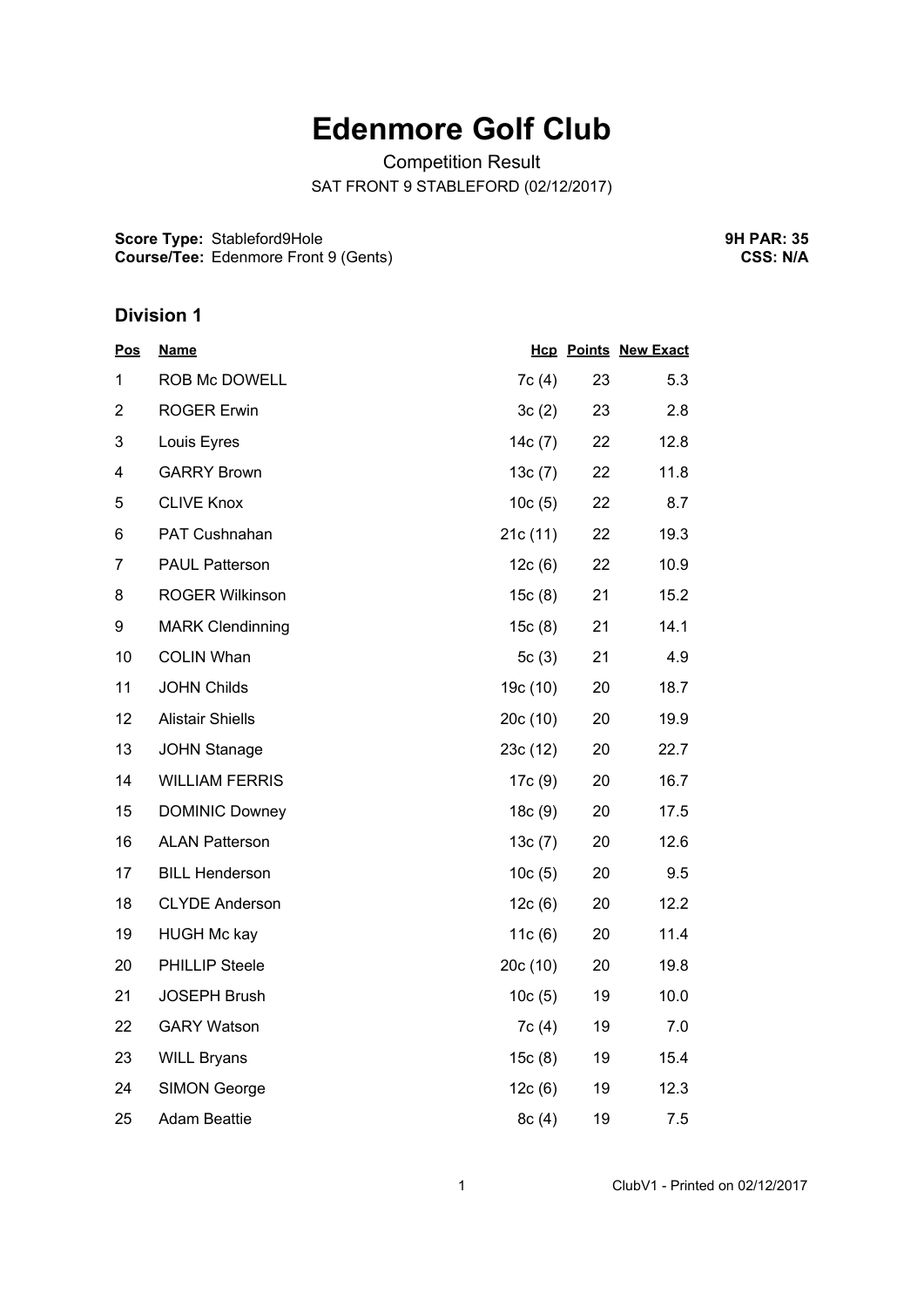## **Division 1**

| <u>Pos</u> | <b>Name</b>              |           |    | <b>Hcp Points New Exact</b> |
|------------|--------------------------|-----------|----|-----------------------------|
| 26         | <b>MATT Trimble</b>      | 23c(12)   | 18 | 22.6                        |
| 27         | <b>DEREK Mc kinley</b>   | 21c(11)   | 18 | 21.1                        |
| 28         | <b>WILLIAM Cosgrove</b>  | 27c (14)  | 18 | 26.9                        |
| 29         | <b>SAM Quigley</b>       | 24c (12)  | 18 | 24.0                        |
| 30         | <b>GEOFF Burrowes</b>    | 12c(6)    | 18 | 11.9                        |
| 31         | <b>STEPHEN Cocker</b>    | 14 $c(7)$ | 18 | 13.5                        |
| 32         | <b>JIM Uprichard</b>     | 7c(4)     | 18 | 6.9                         |
| 33         | <b>BILL Wilkinson</b>    | 17c (9)   | 18 | 16.9                        |
| 34         | <b>JOHN Boyles</b>       | 8c(4)     | 18 | 7.7                         |
| 35         | <b>Christopher Loney</b> | 18c(9)    | 17 | 17.9                        |
| 36         | <b>ROBERT Scott</b>      | 20c(10)   | 17 | 20.3                        |
| 37         | <b>KENNY Hylands</b>     | 18c(9)    | 17 | 18.3                        |
| 38         | <b>TOM Chapman</b>       | 17c (9)   | 17 | 16.8                        |
| 39         | <b>NEIL Lamont</b>       | 11c(6)    | 17 | 11.3                        |
| 40         | <b>Steven Eyres</b>      | 2c(1)     | 17 | 2.3                         |
| 41         | <b>CATHAL Austin</b>     | 19c (10)  | 17 | 19.4                        |
| 42         | <b>JAMES Henning</b>     | 23c(12)   | 17 | 22.9                        |
| 43         | <b>STUART Cameron</b>    | 13c(7)    | 17 | 13.2                        |
| 44         | <b>JOHN Hart</b>         | 21c(11)   | 16 | 21.3                        |
| 45         | <b>DAVID Donnell</b>     | 27c (14)  | 16 | 27.4                        |
| 46         | <b>ALAN Irwin</b>        | 24c (12)  | 16 | 24.3                        |
| 47         | <b>Robert Montgomery</b> | 18c (9)   | 16 | 18.0                        |
| 48         | <b>BRIAN Robinson</b>    | 11c(6)    | 16 | 10.9                        |
| 49         | <b>WILLIAM Robinson</b>  | 28c (14)  | 16 | 27.8                        |
| 50         | <b>WILLIAM WHITE</b>     | 13c(7)    | 16 | 13.1                        |
| 51         | PHILLIP Tinsley          | 13c(7)    | 16 | 13.4                        |
| 52         | <b>HAROLD Spence</b>     | 17c(9)    | 16 | 16.8                        |
| 53         | <b>KEVIN Kelly</b>       | 26c (13)  | 16 | 25.5                        |
| 54         | <b>MARTIN Brunty</b>     | 11c(6)    | 16 | 11.3                        |